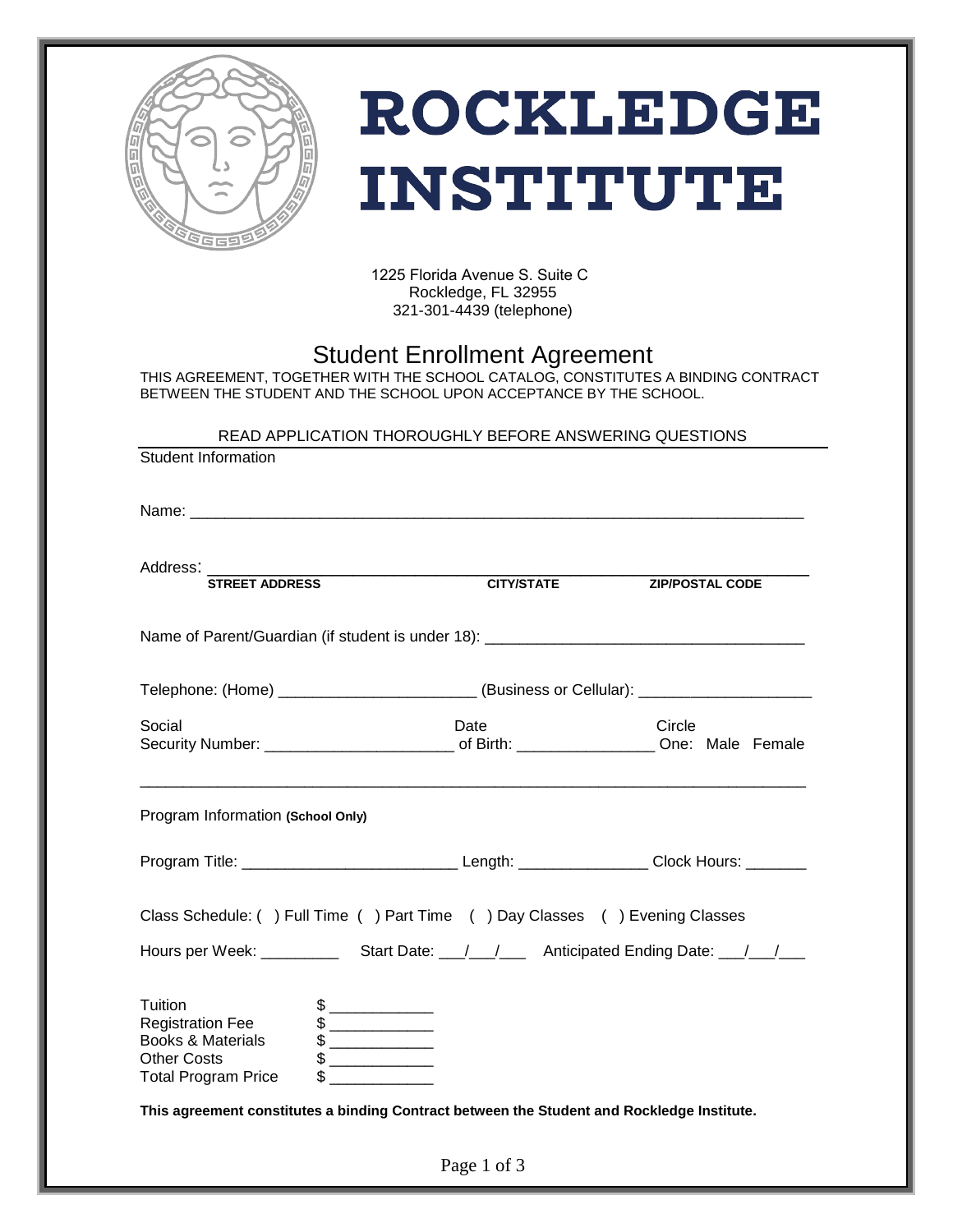Methods of Payment

[] Full payment at time of signing enrollment agreement.

[] Registration fee at the time of signing enrollment agreement with balance paid prior to starting date

[] Registration fee at time of signing enrollment agreement with balance paid prior to graduation by a payment plan.

#### **NOTE**: **(N/A, if not applicable or line through)**

| <b>ANNUAL</b><br>PERCENTAGE RATE | <b>FINANCE CHARGE</b>  | <b>Amount Financed</b><br>or on your behalf. | The dollar amount the<br>credit provided to you | <b>Total of Payment</b><br>The amount you will<br>have paid after you have<br>made all payments as<br>scheduled. | <b>Total Sales Price</b><br>The total cost of<br>your purchase on<br>credit including your<br>down payment of |  |
|----------------------------------|------------------------|----------------------------------------------|-------------------------------------------------|------------------------------------------------------------------------------------------------------------------|---------------------------------------------------------------------------------------------------------------|--|
| %                                |                        |                                              |                                                 |                                                                                                                  |                                                                                                               |  |
|                                  | \$.                    | \$.                                          |                                                 | \$                                                                                                               | \$.                                                                                                           |  |
| YOUR PAYMENT SCHEDULE WILL BE:   |                        |                                              |                                                 |                                                                                                                  |                                                                                                               |  |
| Number of Payments               | Amount of each payment |                                              |                                                 | When payments are due                                                                                            |                                                                                                               |  |
|                                  | \$                     |                                              | (check one)                                     | Beginning on $\frac{1}{2}$ / and on the same day each<br>weekly or                                               | bi-weekly thereafter                                                                                          |  |
|                                  |                        |                                              |                                                 |                                                                                                                  |                                                                                                               |  |

All prices for program are printed herein. There are no carrying charges, interest charges, or service charges connected or charged with any of these programs. Contracts are not sold to a third party at any time. Cost of class is included in the price cost for the goods and services.

#### CANCELLATION AND REFUND POLICY

Should a student's enrollment be terminated or cancelled for any reason, all refunds will be made according to the following refund schedule:

1. Cancellation can be made in person, by electronic mail, by Certified Mail or by termination.

2. All monies will be refunded if the school does not accept the applicant or if the student cancels within three (3) business days after signing the enrollment agreement and making initial payment.

3. Cancellation after the third (3rd) Business Day, but before the first class, results in a refund of all monies paid, with the exception of the registration fee of \$100.00.

4. Cancellation after attendance has begun, through 40% completion of the program, will result in a Pro Rata refund computed on the number of hours completed to the total program hours.

5. Cancellation after completing more than 40% of the program will result in no refund.

6. Termination Date: In calculating the refund due to a student, the last date of actual attendance by the student is used in the calculation unless earlier written notice is received.

7. Refunds will be made within 30 days of termination of students' enrollment or receipt of Cancellation Notice from student.

8. The definition of Enrollment Time is considered to be from the first day of physical attendance to